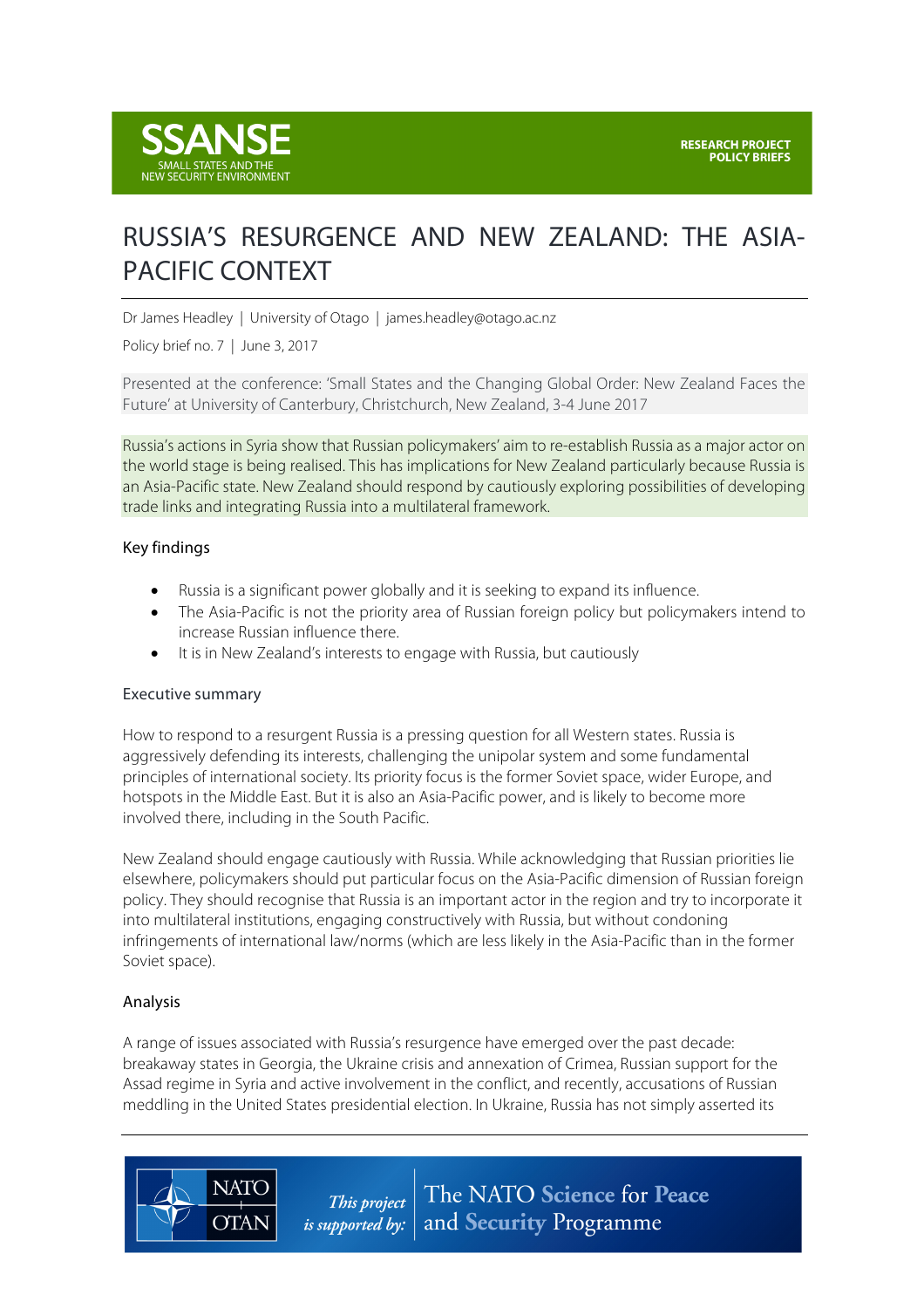power, but has broken international law, resulting in US and EU sanctions. Russia's involvement in Syria has been at the core of the breakdown in relations in the United Nations Security Council (UNSC). The question of Russia's tacit approval of the Syrian regime's use of chemical weapons has also laid it open to accusations of violating fundamental international norms. New Zealand was at the centre of the storm in the UNSC which signified a failure to achieve several of the goals under objective 1 of MFAT's Strategic Intentions (p. 12), '[m]aximise the impact of New Zealand's membership of the UNSC', in particular, to '[m]ake a constructive and credible contribution towards the resolution of major issues before the UNSC'.

Tensions between the EU/US and Russia have been focused on the Middle East and the former Soviet space. But Russia is also an Asia-Pacific power. There has been talk of Russia shifting its attention to the Asia-Pacific ever since the break-up of the Soviet Union, but it has never really materialised. It is true that Russia's priorities lie elsewhere, yet its current isolation from Europe may lead to a shift in focus to the Asia-Pacific, especially as the Asia-Pacific becomes a key arena in international relations with the rise of China and responses by other powers, especially the United States.

There were signs a few years ago that Russia was serious about an 'Asia-Pacific pivot'. It put immense resources into hosting the APEC summit in Vladivostok in 2012. Russia has also been involved in other regional multilateral fora such as the ASEAN Regional Forum, the Asia-Europe Meeting (ASEM), and the East Asia Summit (EAS). At the same time, it has developed important bilateral relations with some states, such as the strategic partnerships with Vietnam and China. But Russia also has tensions with other states in the region. For example, the ongoing territorial dispute with Japan over the Kurile Islands/Northern Territories is a major obstacle to improved bilateral relations. And tensions over Ukraine have also spilled over into this region, such as at the G20 summit in Brisbane in 2014.

Associated with its APEC strategy in 2012, Russia increased its activity in the South Pacific. Foreign Minister Sergei Lavrov visited the region, presenting Russia as a representative of small island states. The visit was motivated by the desire to be seen as active in all parts of the Asia-Pacific, to develop economic and military ties with willing states, and to play a 'recognition game' with Georgia on the model of China/Taiwan (seeking to persuade Pacific Island states to recognise South Ossetia and Abkhazia). But Russian diplomats did not follow up on these initiatives, particularly with the onset of other crises nearer to home (Ukraine, Syria). Nevertheless, there was some concern in New Zealand and Australia over the shipment of weapons to Fiji early in 2016, ostensibly for peacekeeping purposes.

Russia's motivations in its wider Asia-Pacific policy are:

- To demonstrate that Russia is an Asia-Pacific power;
- To be involved in an area of increased great power focus;
- To demonstrate that Russia is a global actor;

**NATO** 

**OTAN** 

- To protect and promote its specific interests in the region;
- As elsewhere, to challenge Western hegemony and to seek allies that are suspicious of Western influence;
- But to avoid antagonising other major powers in a region that is not Russia's primary focus (particularly the South Pacific).

The NATO Science for Peace This project *is supported by:*  $\vert$  and **Security** Programme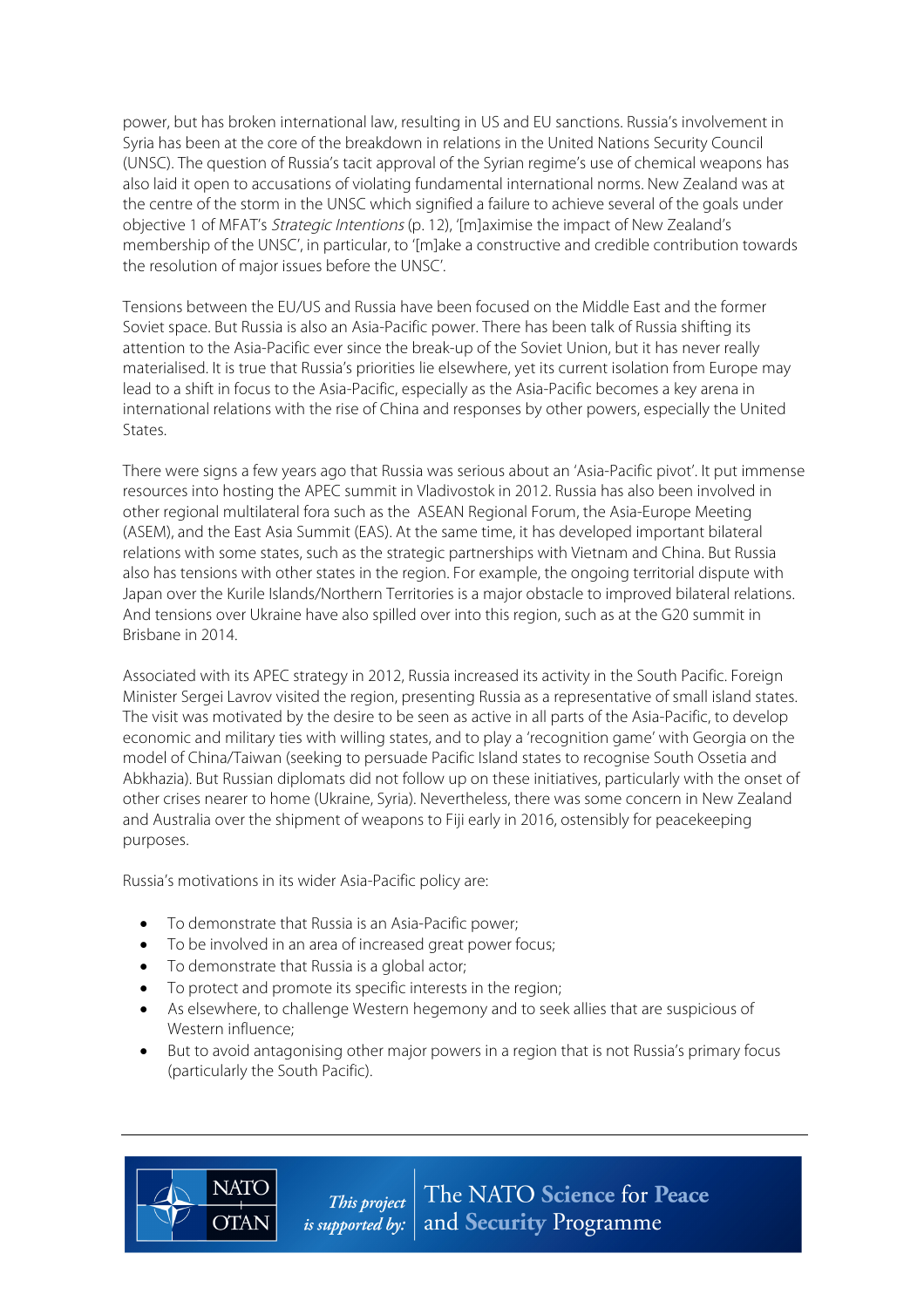The lessons of its policy are that:

- Russia is willing to compete for influence in the Asia-Pacific;
- But it also aims to be involved cooperatively in multilateral fora;
- It seeks good relations with China, and other states on a bilateral basis where possible;
- It has no direct interest in a stand-off between the US and China, though may regard it as a useful diversion;
- It is unlikely to challenge international law and norms as it has in the former Soviet space, or to directly threaten Western interests.

## Why does this matter to New Zealand?

**NATO** 

**OTAN** 

Russia is not mentioned in MFAT's Strategic Intentions 2016-2020. It is mentioned twice in the 2016 Defence White Paper, in relation to:

- 'Challenges to European Security' (p. 32). This states: 'New Zealand shares Europe's concerns about Russia's intervention in Ukraine, including the annexation of Crimea, and the challenges this represents to the rules-based order which supports European peace and security';
- 'Support peace and security in the Asia-Pacific region' (p. 39). Referring to the New Zealand Defence Force's and Ministry of Defence's participation in regional security mechanisms, in particular, ASEAN, it notes that a 'range of countries beyond South East Asia, including China, the United States, India and Russia are members of the ASEAN Regional Forum', which has been further strengthened with the establishment of the ASEAN Minsters' Meeting Plus.

Hence, Russia is seen as most significant for New Zealand foreign policy in terms of the European context, but Russia is also seen as a member of a key multilateral defence forum. Overall, though, Russia is not seen as a priority for New Zealand.

Yet, Russia directly impacts on several of the strategic objectives outlined in Strategic Intentions 2016-2020. As stated above, it had a negative impact on the first objective. But specifically relating to the Asia-Pacific, Russia is significant for three further objectives (p. 8):

- 3. 'Embed New Zealand as an integral and trusted partner in the Asia-Pacific'. Russia has an impact on New Zealand's ability to meet this objective. Russia is itself a potential partner for New Zealand in the Asia-Pacific, but it also has an impact on other Asia-Pacific states' relations with New Zealand.
- 4. 'Maximise the impact of New Zealand's engagement in improving the prosperity, stability and resilience of the Pacific Islands region and its people'. New Zealand policymakers are sceptical about Russia's involvement in the Pacific Islands – for example, its potential to undermine the good governance agenda and to orientate states away from New Zealand, by playing to 'look north' policies.
- 5. 'Promote sound international solutions on climate change, natural resources and environmental protection'. The Strategic Intentions 2016-2020 document explicitly relates this objective the Southern Ocean and Antarctica and states that success will be constituted by New Zealand being 'equipped to operate effectively in Antarctica, including with key partners' as well as having 'an opportunity to offer leadership and expertise' (p. 16). As one of the original parties to the Antarctic Treaty system, Russia is significant for New Zealand in

*This project* The NATO Science for Peace *is supported by:*  $|$  and **Security** Programme